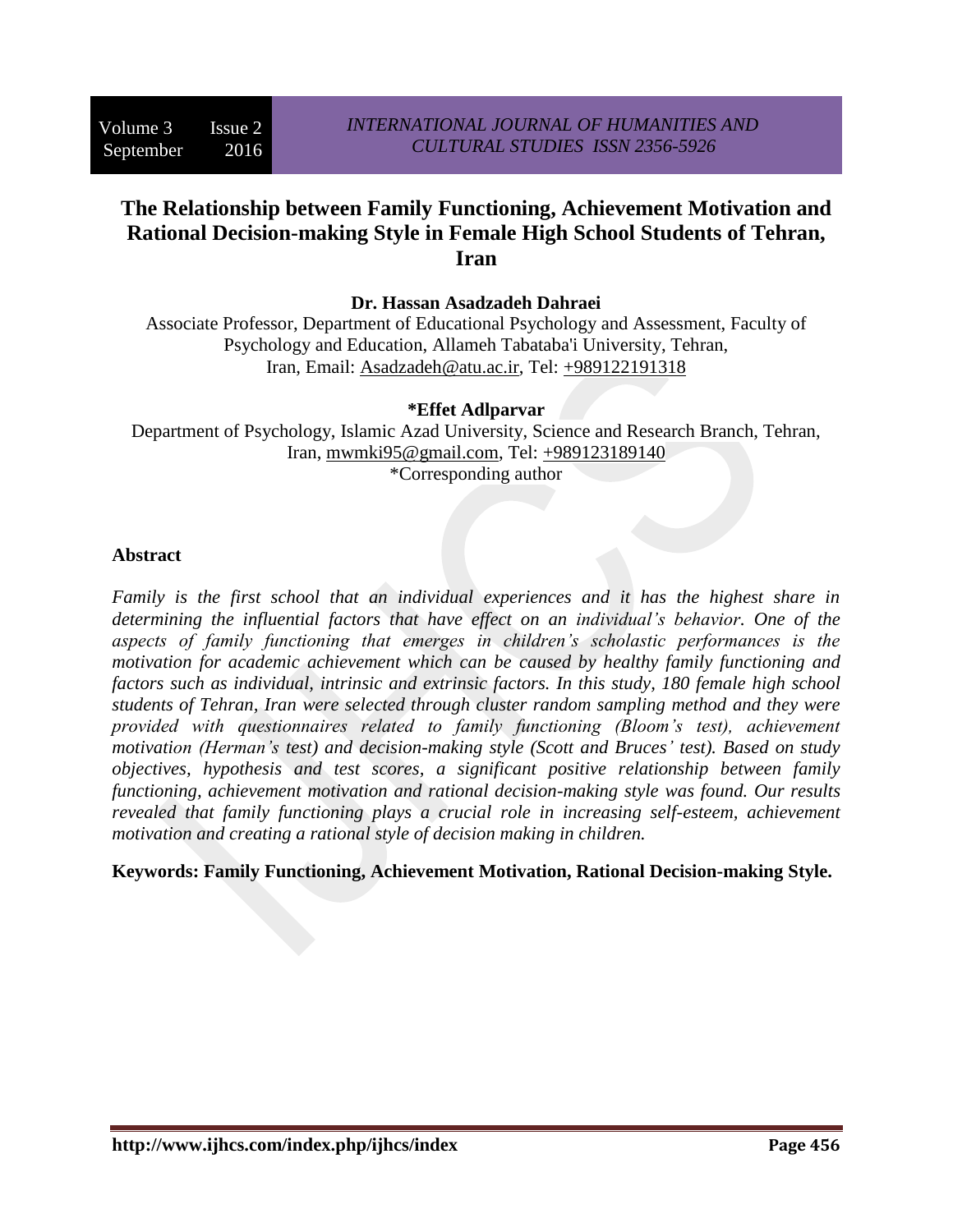## **Introduction**

Family is the first environment that shapes the physical, emotional and personal patterns of an Individual and it plays a significant role in the provision of mental health, especially by helping the person to cope with psychological stress. As the center of love, affection, education, emotion and transmitter of civilization, culture and one's first class, family, develops the character and mental and social well-being of a person (Goldenberg, 2012; Corey, 2015).

In most of the studies, family has the highest share in determining individual's behavioral factors, perhaps because it is the first school that a person experiences and children's learning contents are directly related to the family's functioning and environment. Family functioning encompasses not only the factors such as family amenities and parent's education, but also includes moral development of the family, ways of communication between members, sufficiency of family rules, the division of family roles, members skills in dealing with problems (problem-solving), emotion expression, meeting emotional needs and etc. (Epstein et al.; Figley, 2013).

Minuchin (2009) believes that a system that has the greatest effect on the behavior of an individual is family. In fact, family not only forms the adaptive and normal behavior of a child, but also shapes abnormal behaviors of individuals. Nevertheless, family in its various forms has always had the key functioning. Achieving a healthy society depends on family health and a healthy family depends on having people with mental health that experience good communication with each other. In this regard, children as elements that have little impact on family interactions, compared to their parents, are more vulnerable than others in case of lack of healthy family relationships (Galvin et al., 2015).

Psychology has always been interested in studying family functioning; therefore, it is one of the most important parts of psychological studies and family therapy. One of the aspects of family functioning which appears in children's scholastic performances is the academic achievement motivation that can be caused by healthy family functioning and factors such as individual, intrinsic and extrinsic factors (Csikszentmihalyi et al., 2014). Nowadays, achievement motivation is an important part of every one's life. According to this, for nearly a century, professional groups and psychologists have always been extensively interested in different aspects of achievement motivation and have focused on identifying the related predictors.

In order to satisfy families' legitimate demands, just like organizations, families should have goals and specific plans and to achieve these goals and plans they should apply principals and standards. One of the principals of family management is decision-making. The decision-making is a sign of maturity and responsibility of individuals. Making the right decisions produces a sense of joy and accomplishment and increases the self-esteem and adjustability of the person. This state not only influences the decision maker, but also has positive effects on those around him and provides the mental health of the individual and family members. Decision-making style of the person represents the habitual patterns which he uses while making decisions. One of these styles is the rational decision-making style. This style reflects the tendency of the decision maker to identify all possible solutions, evaluate all aspects of each approach and finally to select the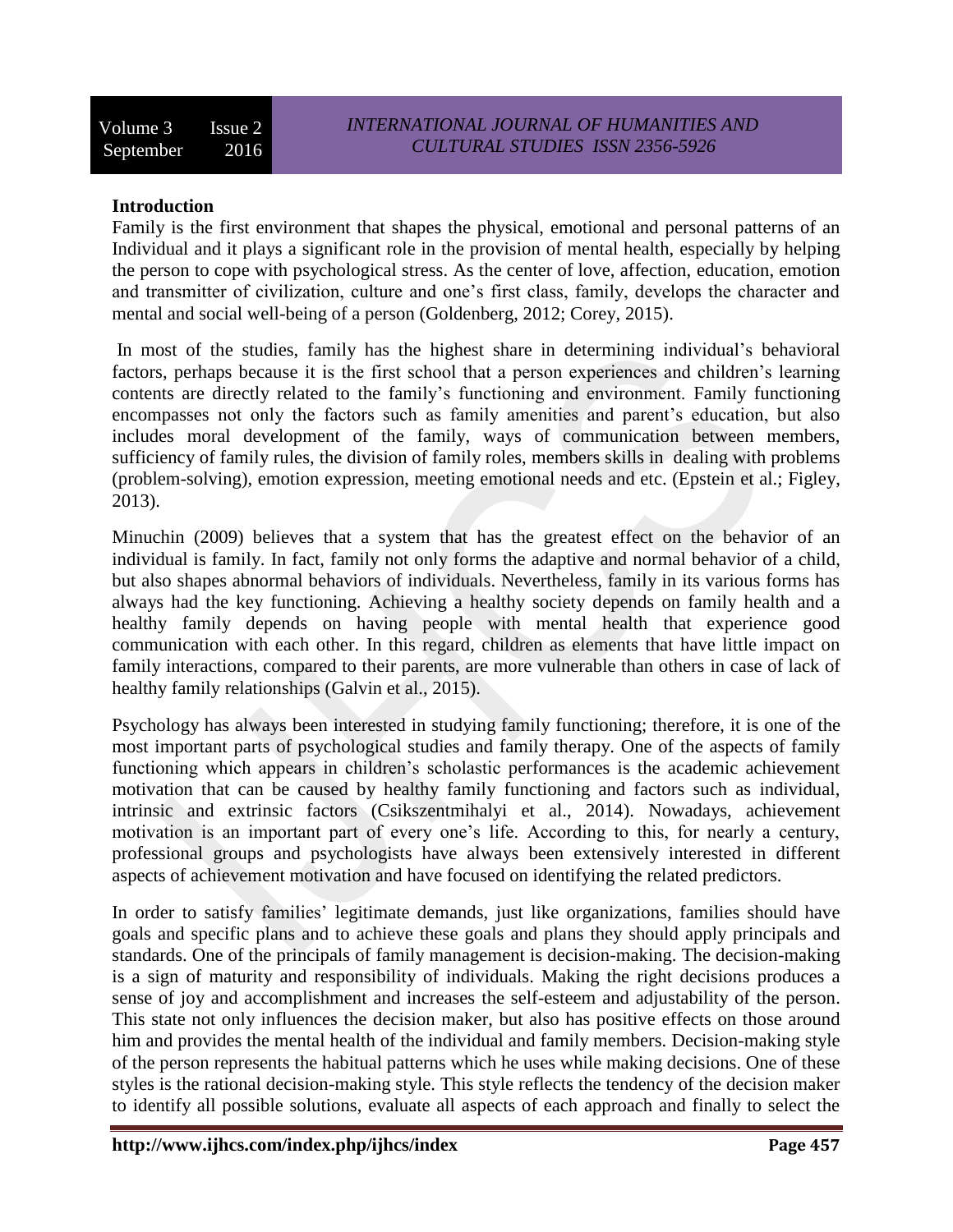optimum solution, when he is faced with a decision-making condition (Lerner et al., 2015; Jiang, 2014).

In Péreze's research (2012), adolescent temperament and parental control in the development of the adolescent decision-making, the results showed an inverse association between angerfrustration of adolescents with cautious decision-making in their personal domains. Also, the results showed that lack of mental control and behavior of adolescents were associated with reduced decision-making autonomy. Moreover, effect of parents' behavioral control was found in adolescents' fear and decision-making. Based on socio-cognitive theories, Wigfield et al. (2014) demonstrated that gender, cultural differences and social experiences are effective in success motivation and also parental beliefs, education methods, relationships with teachers and peers positively influence the motivation.

Dogan et al. (2010), investigated the relationship between students' decision-making skills and attitude of their parents. Results confirmed the relationship between students' decision-making skills and attitude of parents and associated factors.

Study of Bronstein et al. (2005), showed that the low level of parental control and external reward is associated with decreased motivation, but parents who encourage their children to get good grades and support and nurture autonomy of children, significantly and positively affect their achievement motivation and scholastic achievement motivation.

Najmi et al. (2011) investigated the relationship between structural family functioning, selfesteem and academic achievement in female high school students and the results confirmed that there is a significant relationship between family functioning and each dimension of educational, social, familial and physical self-esteem. Therefore, kids who have sufficient family support can have more opportunities for self-determination, self-awareness, self-expression, and these as cognitive structures affect a person's motivation and academic performance.

Tabesh et al. (2012), in a study explored the effect of emotional intelligence skills training on rational, intuitive, avoidant, dependent, and instantaneous decision-making styles. The conclusion was that emotional intelligence skills training, increases the use of intuitive style of decision-making and decreases the use of avoidant, dependent, and instantaneous decisionmaking styles.

Yaseminejhad (2011) analyzed the effect of life skills training on procrastination and academic achievement in female students of secondary schools in Islamabad city. The results of data study, using multivariate analysis of covariance showed that life skills training reduces procrastination in female students of the experimental group compared to the control group. However, this training showed no significant effect on the academic achievement of the students. Also, the results revealed the importance of life skills training on reducing procrastination in learners.

Tamannaifar et al. (2011) examined the factors that contribute to academic achievement and impede academic failure. The results suggested that, there is a significant relationship between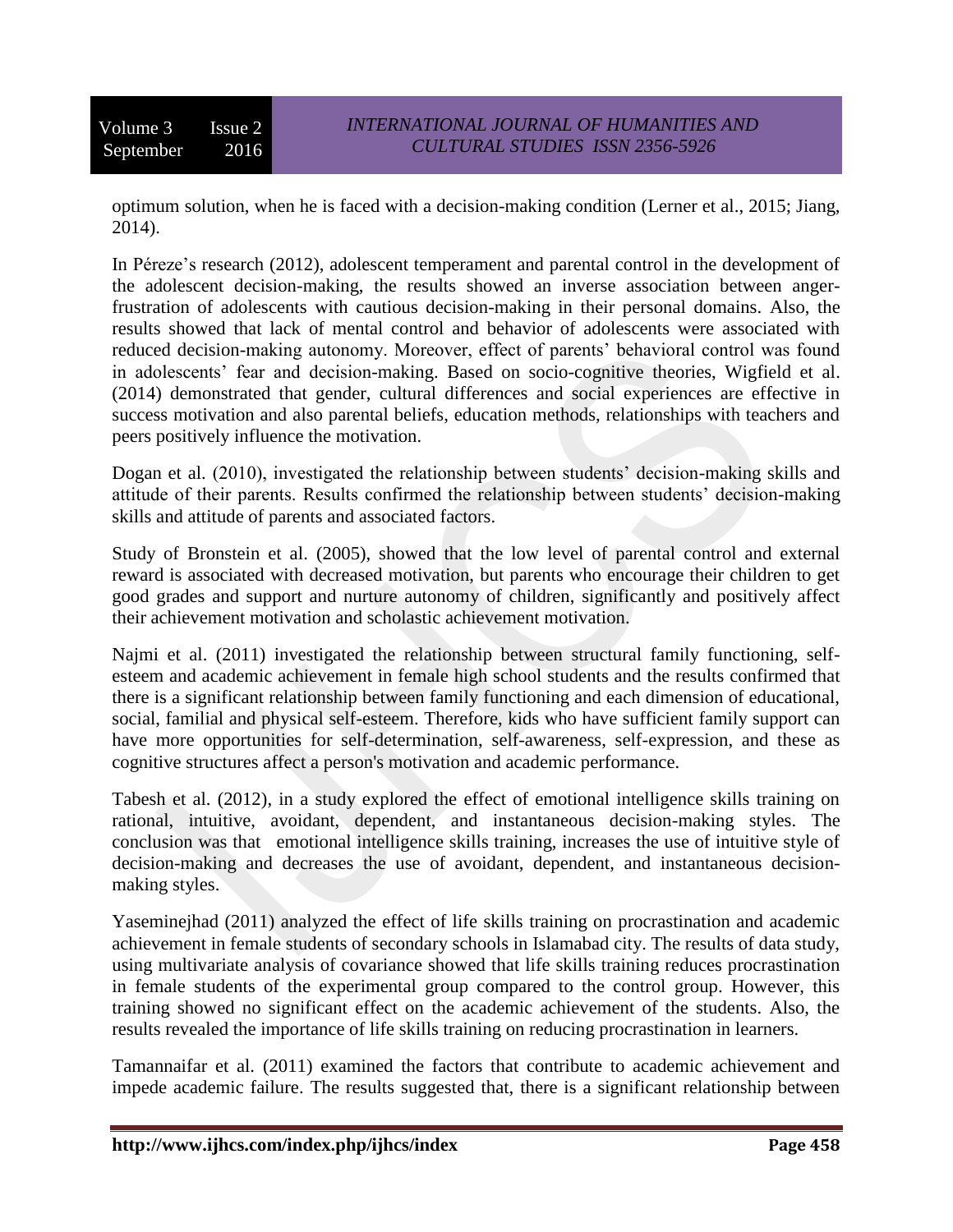motivation and academic achievement. In addition, achievement motivation of girls was higher than boys.

Current study is important because it can provide novel and solid research results regarding family functioning, achievement motivation and children rational decision-making which can be utilized by parents and educators and school counselors. Hence, the main purpose of this study is to determine the relationship between family functioning, achievement motivation and rational decision-making style in female high school students of Tehran, Iran.

#### **Material and Method**

This research is a fundamental study with a descriptive-correlational method. Thus, in the current study we sought to examine the relationship between family functioning, achievement motivation and rational decision-making style among female high school students of Tehran, Iran, in the years 93-94. Total number of 180 individuals was selected for this study using cluster random sampling method. Data and sample information were selected in two phases. During the first phase, a list of high schools for girls from different districts of the city was prepared, next three female high schools were chosen randomly. In the second phase, two classes were randomly selected from each school and 180 female students who satisfied the inclusion criteria (volunteering for participation, lack of mental and physical illness, living with parents and minimum age of 15), were chosen from the schools.

After selecting samples, research objectives were explained for each class and the subjects were given a questionnaire and were asked to carefully read the questions and give the best possible answer and not to leave a question without an answer as much as possible. The researcher asked the students to answer the questions on their own and ask for help if there were any vague points.

In order to collect information for testing the hypothesis, questionnaires were used as the main investigation tools. Following questionnaires were used in this study:

- Bloom's Family Function questionnaire (Bloom, 1985)
- Hermans' achievement motivation questionnaire (Hermans, 1970)
- Decision-making style questionnaire (DMSQ) by Scott and Bruce (1995)

Then, the collected data were analyzed using descriptive statistical methods (mean, median and standard deviation) and inferential statistical methods (Pearson correlation). Statistical analysis was performed by using SPSS software on Windows platform (version 22; IBM SPSS Statistics, Chicago, IL, USA).

#### **Results**

### **A. Descriptive Results of Research**

The mean and standard deviation of measured parameters are provided in Table 1.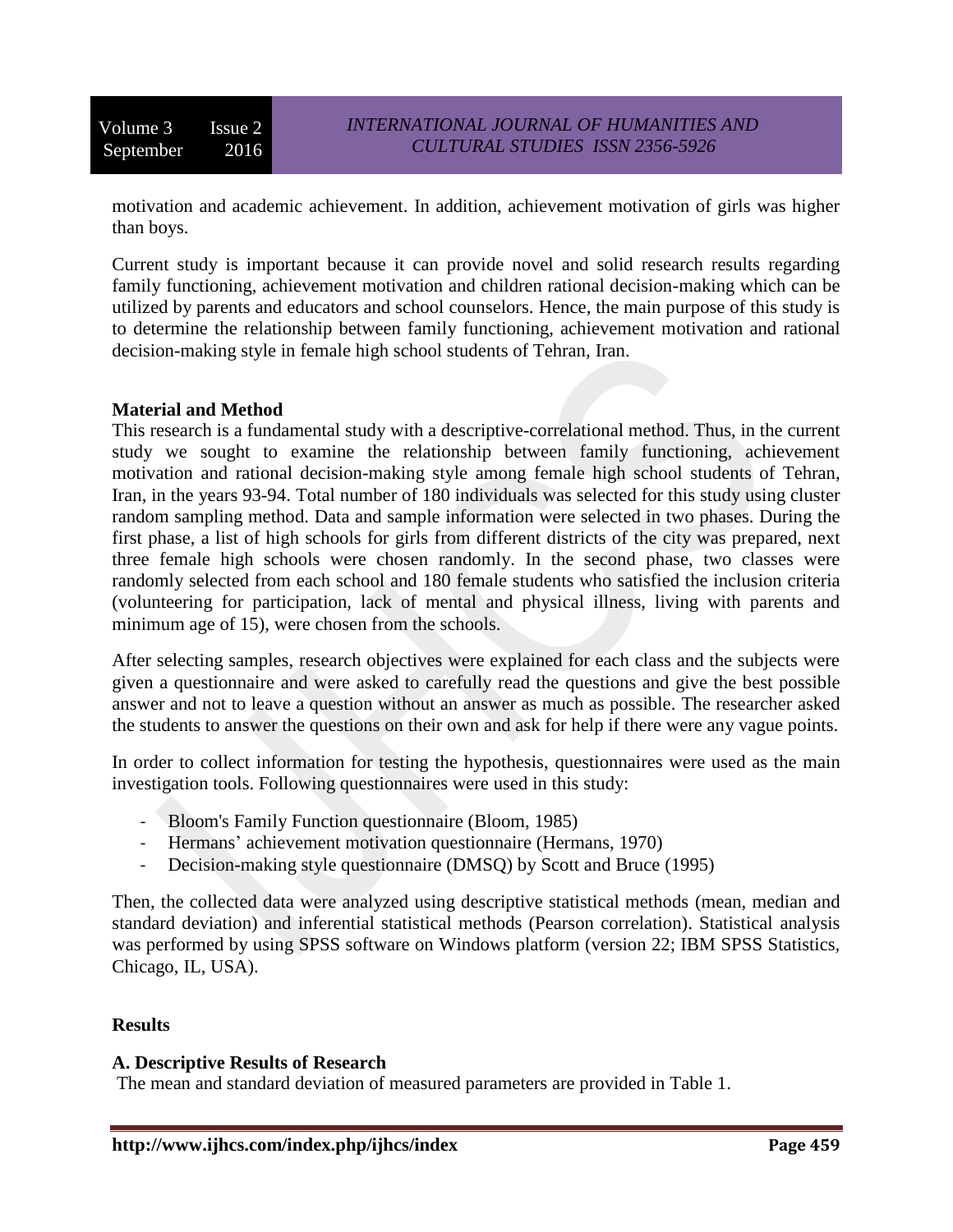| Table 1 Tricall and standard deviation of incastrica parameters |               |             |                              |                |                |  |
|-----------------------------------------------------------------|---------------|-------------|------------------------------|----------------|----------------|--|
| <b>Variable</b>                                                 | <b>Number</b> | <b>Mean</b> | <b>Standard</b><br>deviation | <b>Minimum</b> | <b>Maximum</b> |  |
|                                                                 |               |             |                              |                |                |  |
| Family                                                          | 180           | 62.04       | 8.29                         | 39             | 72             |  |
| functioning                                                     |               |             |                              |                |                |  |
| <b>Achievement</b>                                              | 180           | 85.41       | 11.95                        | 55             | 111            |  |
| motivation                                                      |               |             |                              |                |                |  |
| <b>Rational</b>                                                 | 180           | 16.79       | 3.50                         |                | 25             |  |
| decision-                                                       |               |             |                              |                |                |  |
| making style                                                    |               |             |                              |                |                |  |

Table 1-Mean and standard deviation of measured parameters

The highest standard deviation value belonged to achievement motivation and the lowest value belonged to rational decision-making.

# **B. Analytical Results of Research**

### **1. The first hypothesis test**

H1: There is a significant relationship between family functioning and achievement motivation in female high school students of Tehran, Iran.

Table 2- Results of Pearson correlation test to examine the relationship between family functioning and achievement motivation

| Variable                  | <b>Achievement motivation</b> |       |  |
|---------------------------|-------------------------------|-------|--|
| <b>Family functioning</b> | correlation                   | 0.68  |  |
|                           | ر $19$                        | 0.001 |  |
|                           |                               | 80    |  |

As it is indicated in table 2, according to statistical test results  $(r=0.68)$ ,  $(P=0.001)$  at the significance level of  $\alpha$ <0.05, the research hypothesis is confirmed. Hence, there is a significant and positive relationship between family functioning and achievement motivation.

### **2. The second hypothesis test**

H2: There is a significant relationship between family functioning and rational decision-making style in female high school students of Tehran, Iran.

Table 3- Results of Pearson correlation test to examine the relationship between family functioning and rational decision-making style

| <b>Variable</b>           | Rational decision-making style |       |  |
|---------------------------|--------------------------------|-------|--|
| <b>Family functioning</b> | correlation                    | 0.67  |  |
|                           | Sig                            | 0.001 |  |
|                           |                                | 180   |  |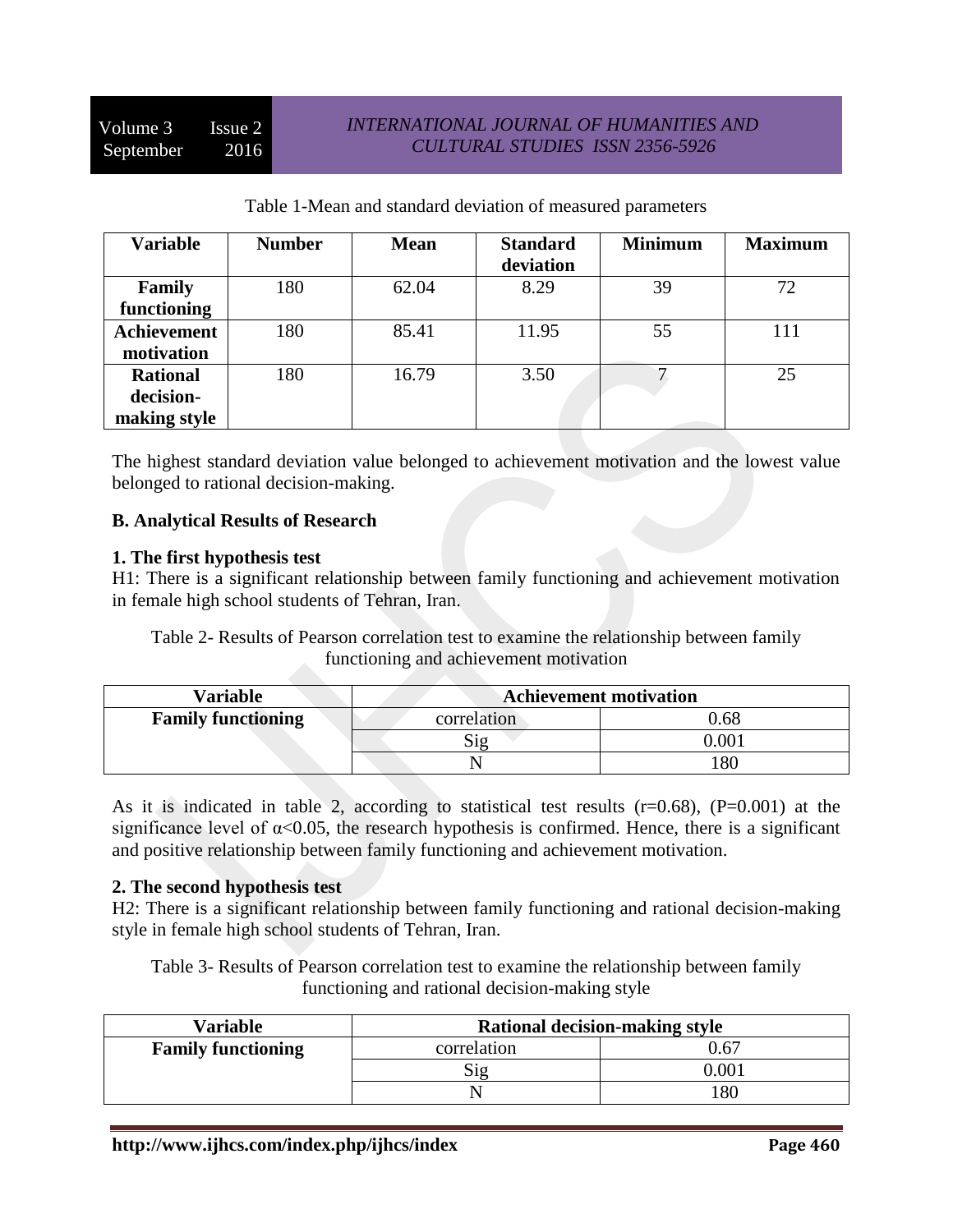As it is indicated in table 3, according to statistical test results (r=0.67), (P=0.001) at the significance level of  $\alpha$ <0.05, the research hypothesis is confirmed. Hence, there is a significant and positive relationship between family functioning and rational decision-making style.

#### **Discussion and Conclusion**

The results of this study indicated that healthy family functioning predicted significant percentage of achievement motivation. Although, some researches were carried out regarding family functioning and achievement motivation, the relationship between these two variables had not been studied before. Furthermore, the results of this study were consistent with findings from Najmi (2011), Wigfield (2014), Sun (2009), Eng (2008), Park (2008), Taylor (2004). Also, in this regard Bronstein (2005) concluded that the Authoritative parenting style has a positive impact on achievement motivation and scholastic performance. The results of table 2 yielded f significance level between family functioning and achievement motivation. Thus, there is a significant and positive relationship between family functioning and achievement motivation. In other words, better family functioning leads to higher achievement motivation, and our first hypothesis was confirmed.

In addition, results of this study verified that healthy family functioning predicted significant percentage of rational decision-making style. The findings of current study were consistent with results of Dogan (2010) and Perez (2012), which concluded that parents' behavior and family functioning affect children's decision-making style and predict these variables. So, our second hypothesis was confirmed.

Finally, based on the results of current and previous studies, it can be deduced that family functioning, especially parenting has a key role on children upbringing and reforming society. Consequently, it is crucial to examine the factors that affect the family turmoil and mental health.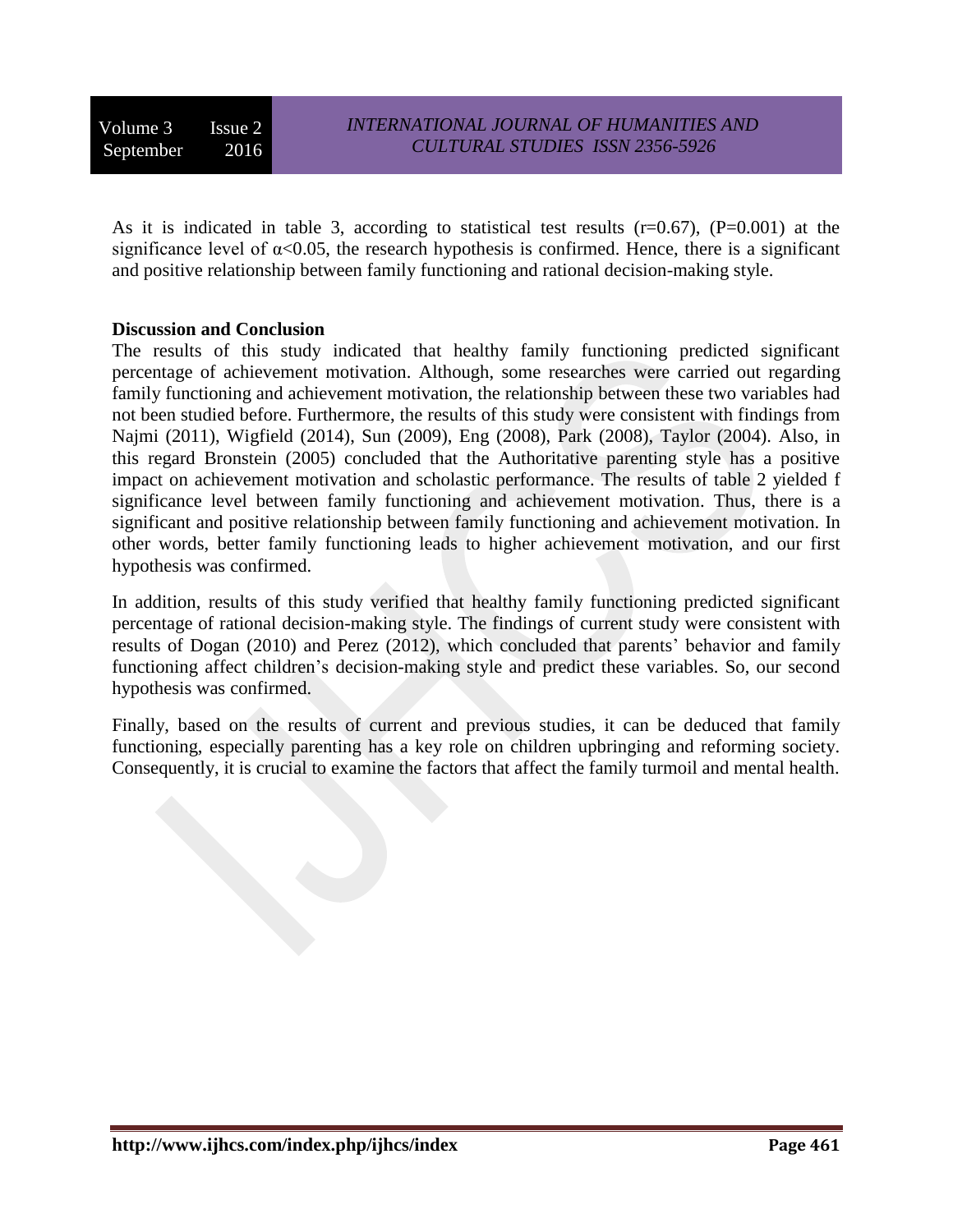# **References**

Bloom, B. L. (1985). A factor analysis of self‐report measures of family functioning. *Family process*, *24*(2), 225-239.

Bronstein, P., Ginsburg, G. S., & Herrera, I. S. (2005). Parental predictors of motivational orientation in early adolescence: A longitudinal study. *Journal of Youth and Adolescence*, *34*(6), 559-575.

Csikszentmihalyi, M., & Wong, M. M. H. (2014). Motivation and academic achievement: The effects of personality traits and the quality of experience. In *Applications of Flow in Human Development and Education* (pp. 437-465). Springer Netherlands.

Doğan, T., & Kazak, M. (2010). The investigation of the relationship between students' decision making skills and parental attitudes. *Procedia-Social and Behavioral Sciences*, *2*(2), 2556-2560.

Eng, S., Kanitkar, K., Cleveland, H. H., Herbert, R., Fischer, J., & Wiersma, J. D. (2008). School achievement differences among Chinese and Filipino American students: Acculturation and the family. *Educational Psychology*, *28*(5), 535-550.

Epstein, N., Baldwin, L., & Bishop, D. (2013). 6| McMASTER FAMILY ASSESSMENT DEVICE. *Handbook Of Measurements For Marriage And Family Therapy*, 77.

Figley, C. R., & Kiser, L. J. (2013). *Helping traumatized families*. Routledge.

Galvin, K. M., Braithwaite, D. O., & Bylund, C. L. (2015). *Family communication: Cohesion and change*. Routledge.

Goldenberg, H., & Goldenberg, I. (2012). *Family therapy: An overview*. Cengage Learning.

Hermans, H. J. (1970). A questionnaire measure of achievement motivation. *Journal of Applied Psychology*, *54*(4), 353.

Jiang, Z. (2014). Emotional Intelligence and Career Decision‐Making Self‐Efficacy: National and Gender Differences. *Journal of Employment Counseling*, *51*(3), 112-124.

Lerner, J. S., Li, Y., Valdesolo, P., & Kassam, K. S. (2015). Emotion and decision making. *Psychology*, *66*.

Minuchin, S. (2009). *Families and Family Therapy*. Harvard University Press.

NAJMI, S., & FEIZI, A. (2011). STUDY ON STRUCTURAL RELATION OF FAMILY FUNCTIONING AND SELF ESTEEM WITH ACADEMIC ACHIEVEMENT IN FEMALE HIGH SCHOOL STUDENTS.

Park, H. S., & Bonner, P. (2008). Family religious involvement, parenting practices and academic performance in adolescents. *School Psychology International*, *29*(3), 348-362.